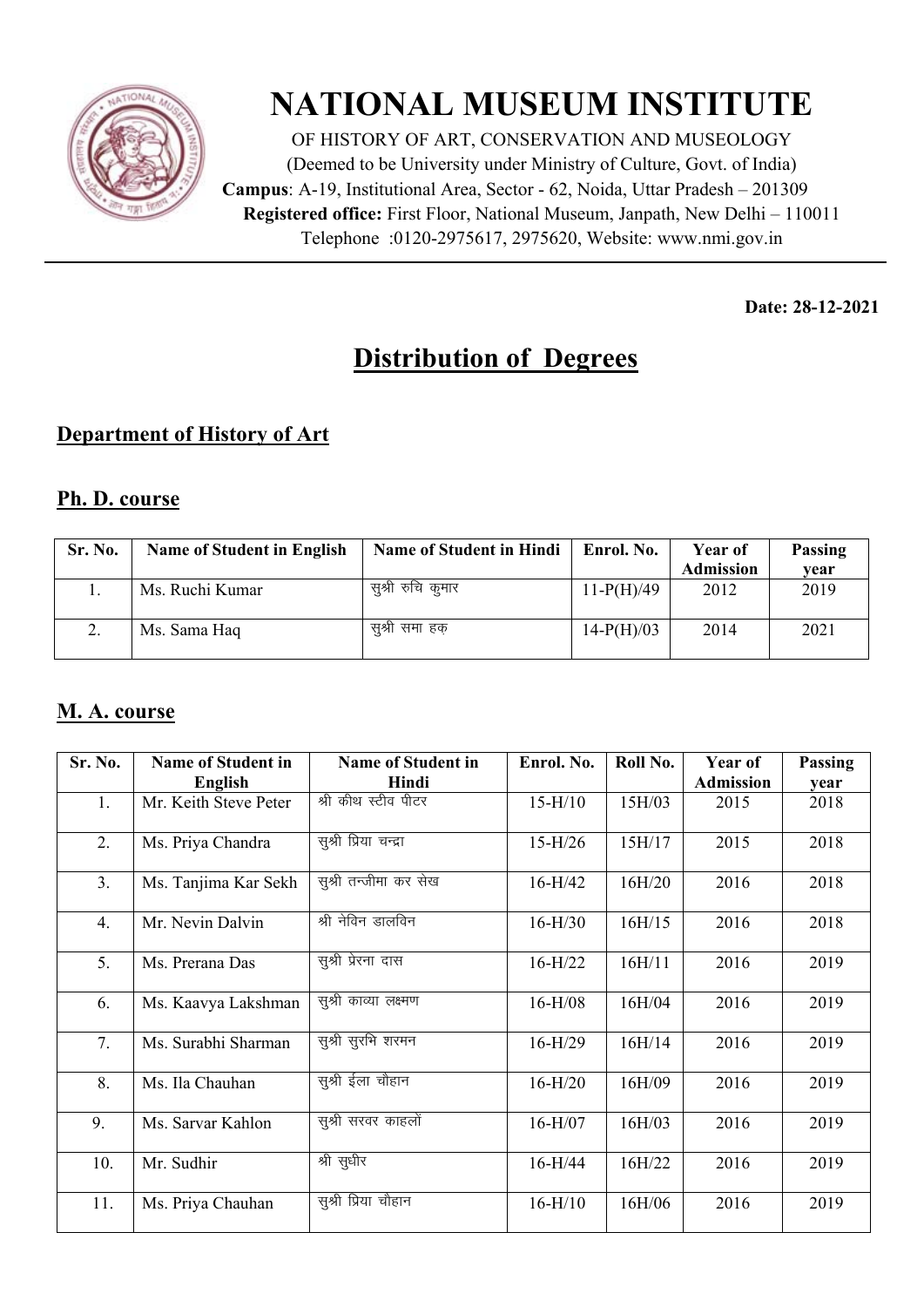| 12. | Ms. Anisha Agarwal          | सुश्री अनीशा अग्रवाल      | $16-H/06$ | 16H/02 | 2016 | 2019 |
|-----|-----------------------------|---------------------------|-----------|--------|------|------|
| 13. | Ms. Karishma Panwar         | सुश्री करिश्मा पंवार      | $16-H/46$ | 16H/23 | 2016 | 2019 |
| 14. | Ms. Payal Tanwar            | सुश्री पायल तंवर          | $16-H/47$ | 16H/24 | 2016 | 2019 |
| 15. | Ms. Vandana Somani          | सुश्री वन्दना सोमानी      | $16-H/43$ | 16H/21 | 2016 | 2019 |
| 16. | Ms. Swati                   | सुश्री स्वाति             | $16-H/11$ | 16H/07 | 2016 | 2019 |
| 17. | Ms. Warisha Wahab           | सुश्री वारिशा वहाब        | $16-H/31$ | 16H/16 | 2016 | 2019 |
| 18. | Ms. Smriti Malhotra         | सुश्री स्मृति मल्होत्रा   | $16-H/52$ | 16H/25 | 2016 | 2019 |
| 19. | Ms. Rhea Susan John         | सुश्री रिया सुसान जॉन     | $16-H/21$ | 16H/10 | 2016 | 2019 |
| 20. | Mr. Nikhil                  | श्री निखिल                | $16-H/16$ | 16H/08 | 2016 | 2019 |
| 21. | Ms. Yashasvi Sharma         | सुश्री यशस्वी शर्मा       | $16-H/33$ | 16H/17 | 2016 | 2019 |
| 22. | Mr. Deepak Kumar            | श्री दीपक कुमार           | $16-H/34$ | 16H/18 | 2016 | 2019 |
| 23. | Ms. Kiran Bedi<br>Mushahary | सुश्री किरन बेदी मुशहारी  | $16-H/01$ | 16H/01 | 2016 | 2019 |
| 24. | Ms. Anshu Singh             | सुश्री अंशु सिंह          | $17-H/16$ | 17H/06 | 2017 | 2019 |
| 25. | Ms. Mahati Kannan           | सुश्री महती कण्णन्        | $17-H/24$ | 17H/10 | 2017 | 2019 |
| 26. | Ms. Shikha Gupta            | सुश्री शिखा गुप्ता        | $17-H/01$ | 17H/01 | 2017 | 2020 |
| 27. | Ms. Akanksha Tiwari         | सुश्री आकांक्षा तिवारी    | $16-H/09$ | 16H/05 | 2016 | 2020 |
| 28. | Ms. Vinita Raj<br>Lakshmi   | सुश्री विनीता राज लक्ष्मी | $17-H/55$ | 17H/24 | 2017 | 2020 |
| 29. | Ms. Gayathri A              | सुश्री गायत्री ए          | $17-H/05$ | 17H/03 | 2017 | 2020 |
| 30. | Ms. Anila Shabnam           | सुश्री अनीला शबनम         | $17-H/49$ | 17H/22 | 2017 | 2020 |
| 31. | Ms. Damini Chilwal          | सुश्री दामिनी चिलवाल      | $17-H/42$ | 17H/19 | 2017 | 2020 |
| 32. | Ms. Aruna                   | सुश्री अरुणा              | $17-H/27$ | 17H/12 | 2017 | 2020 |
| 33. | Mr. Akshay Biswas           | श्री अक्षय बिस्वास        | $17-H/15$ | 17H/05 | 2017 | 2020 |
| 34. | Mr. Aman                    | श्री अमन                  | $17-H/21$ | 17H/08 | 2017 | 2020 |
| 35. | Ms. Kapila Verma            | सुश्री कपिला वर्मा        | $17-H/54$ | 17H/23 | 2017 | 2020 |
| 36. | Mr. Mohamadd<br>Wasim Akram | श्री मोहम्मद वसीम अकरम    | $17-H/20$ | 17H/07 | 2017 | 2020 |
| 37. | Ms. Samra                   | सुश्री समरा               | $17-H/04$ | 17H/02 | 2017 | 2020 |
| 38. | Ms. Shuchi Mathur           | सुश्री शुचि माथुर         | $17-H/41$ | 17H/18 | 2017 | 2020 |
| 39. | Ms. Chandrima<br>Banerjee   | सुश्री चंद्रिमा बैनर्जी   | $18-H/17$ | 18H/07 | 2018 | 2020 |
| 40. | Ms. Saifee Roy              | सुश्री सैफी रॉय           | $17-H/45$ | 17H/21 | 2017 | 2020 |